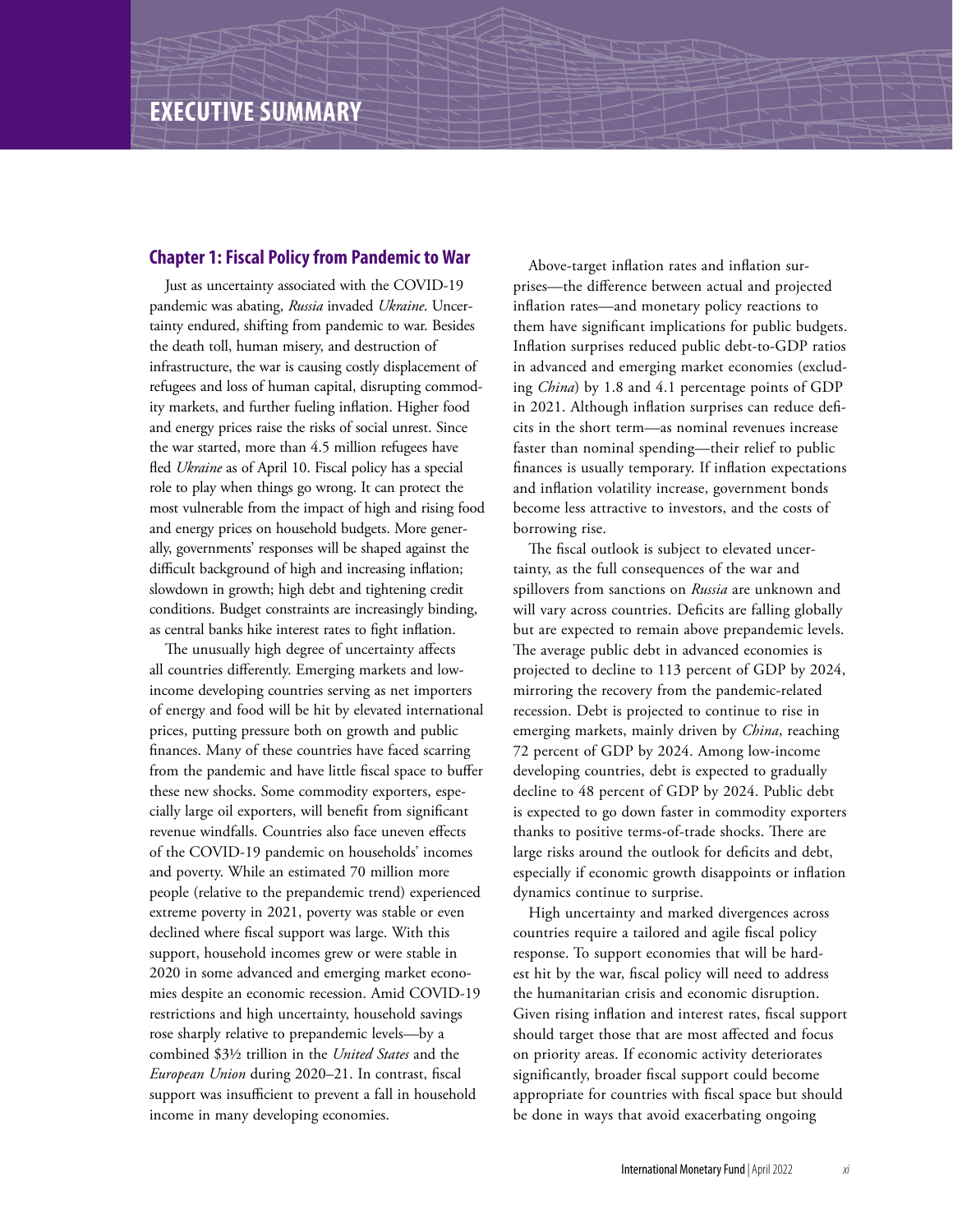demand-supply imbalances and price pressures. In countries where economic growth is less exposed to the conflict and central banks are raising rates to fight high inflation, fiscal policy should move away from the exceptional support provided during the pandemic towards normalization. In many emerging markets and low-income developing countries, trade-offs are harsher. Higher inflation and tightening global financial conditions call for prudence, whereas fiscal support is needed for those countries that will be the hardest hit by the higher commodity prices and where the recovery was already weak. Fiscal reforms can ease these trade-offs. Sound and credible medium-term fiscal frameworks help to manage market expectations, containing sovereign borrowing costs. Mounting public spending pressures in some areas (for example, safety nets and defense) require reprioritizing spending and mobilizing revenues.

Governments around the world are taking measures to shield their economies from the spike in international energy and food prices. Such measures can help protect vulnerable households and preserve social cohesion; however, they can also have undesirable consequences and large fiscal costs. In many cases, countries have taken measures to limit the rise in domestic prices (cut taxes or grant subsidies), which could exacerbate the global imbalances between demand and supply, putting further upward pressure on international prices, and lead to energy or food shortages. This will hurt further low-income countries that import energy and food. Many governments have also provided generalized subsidies or transfers, which can imply large fiscal costs. A better solution would be to provide targeted, temporary, and direct support to vulnerable households, while allowing domestic prices to adjust. This strategy would contain fiscal pressures, as many countries face rising debt burdens, and preserve incentives for the private sector to increase supply of energy and food.

Measures to address immediate needs from high food and energy prices should not detract from action to tackle long-standing challenges such as climate change. It is even more urgent now to ensure greater resilience through investment in health, food, and energy security from cleaner sources. Moving toward a more diverse, clean, and renewable energy matrix will ensure energy security and facilitate the green transition. For example, increases in carbon taxes in most countries envisage a gradual phasing-in that is far smaller and more predictable than recent gyrations in energy markets. Short-term responses to high energy prices should avoid investing in long-duration and capital-intensive fossil fuel projects.

Global cooperation is more important now than ever—to address the consequences of the COVID-19 pandemic and energy and food disruptions, to help refugees from the war, to prevent and prepare for future potential pandemics, and to mitigate climate change. Unilateral actions, such as restricting food exports, could worsen the food crisis. It will be crucial that countries work together to address supply concerns on fertilizers and food products, like wheat, toward supporting the most vulnerable populations. International cooperation in corporate taxation, transparency, and exchange of information for personal taxation, and carbon pricing can mobilize resources to promote necessary investments, reduce inequality, and alleviate perceptions that the tax burden is not distributed fairly (Chapter 2). Likewise, financial and technical support for low-income developing countries is warranted. Cooperation is crucial where high debts become unsustainable: where reprofiling or restructuring is called for, a multilateral cooperative approach that goes beyond SDR channeling is essential.

## **Chapter 2: Coordinating Taxation across Borders**

Mobilizing tax revenues, enforcing tax rules, and mitigating climate change are matters of common concern for countries around the world. International coordination can help in three areas: corporate taxation, personal taxation, and carbon pricing. From a global perspective, insufficient coordination leads to unsatisfactory outcomes. To illustrate, lower income taxation in one country attracts tax bases, and hence revenues, from others, pressuring those countries to also lower their taxes. Similarly, a unilateral carbon tax can curb emissions in one country but can cause production, and therefore carbon emissions, to move to other countries. Uncoordinated actions thus can result in inefficiently low taxes—as reflected in downward trends in corporate and personal income tax rates—as well as inefficient action to mitigate climate change. Whereas effective coordination in corporate and income taxes requires global participation, an agreement among a small number of key emitting countries could curb global warming.